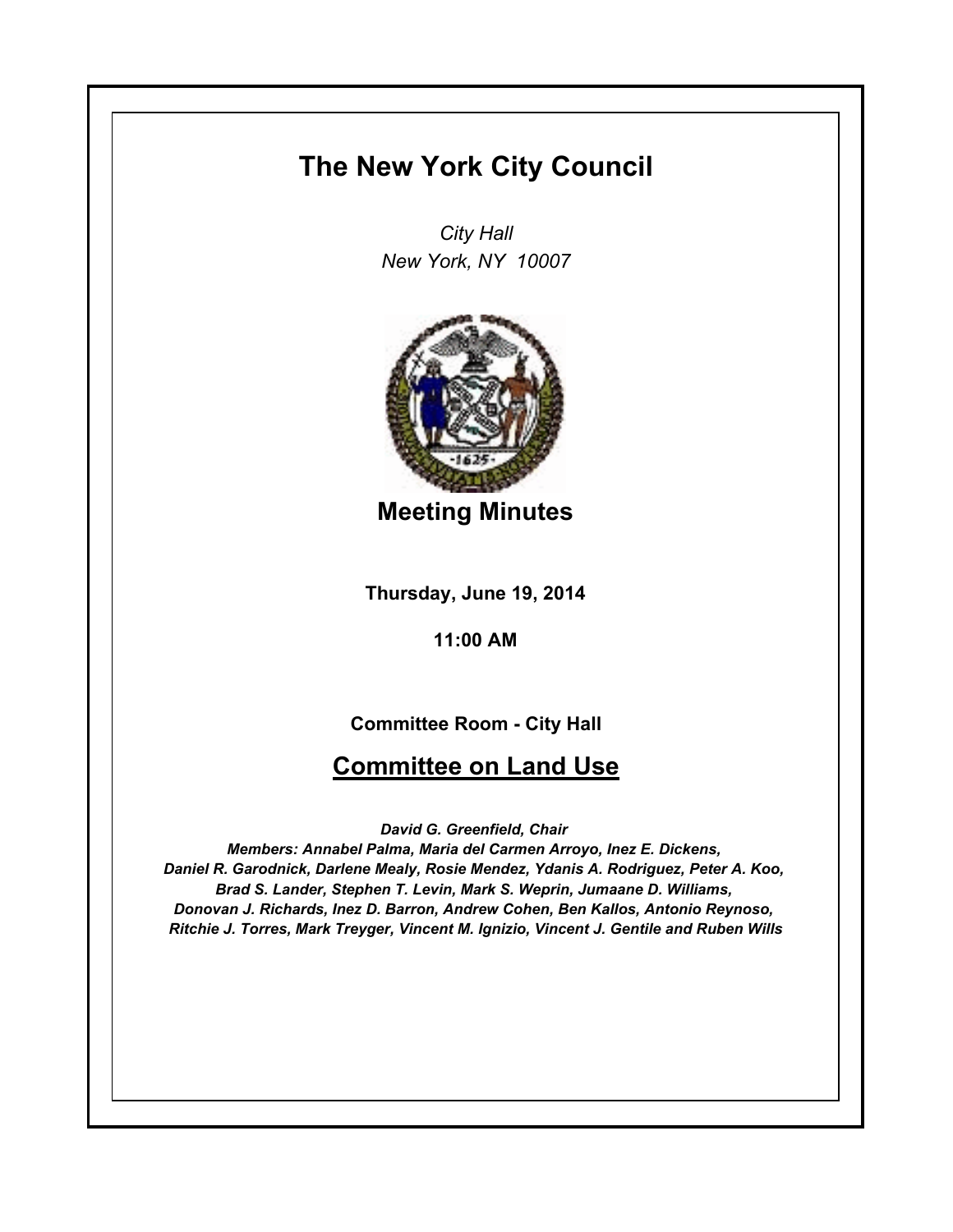| Roll Call                                                                                                                     |                                                                                                                                                                                                                                                                                                                                                                                                                                                                                                                                                                           |                                                                                                                                                                                                                                                                                                                                                         |  |  |
|-------------------------------------------------------------------------------------------------------------------------------|---------------------------------------------------------------------------------------------------------------------------------------------------------------------------------------------------------------------------------------------------------------------------------------------------------------------------------------------------------------------------------------------------------------------------------------------------------------------------------------------------------------------------------------------------------------------------|---------------------------------------------------------------------------------------------------------------------------------------------------------------------------------------------------------------------------------------------------------------------------------------------------------------------------------------------------------|--|--|
|                                                                                                                               | <b>Present:</b>                                                                                                                                                                                                                                                                                                                                                                                                                                                                                                                                                           |                                                                                                                                                                                                                                                                                                                                                         |  |  |
|                                                                                                                               |                                                                                                                                                                                                                                                                                                                                                                                                                                                                                                                                                                           | Greenfield, Palma, Arroyo, Dickens, Garodnick, Mealy, Mendez, Koo, Lander,<br>Levin, Weprin, Williams, Richards, Barron, Cohen, Kallos, Reynoso, Torres,<br>Ignizio and Gentile                                                                                                                                                                         |  |  |
|                                                                                                                               | Absent:                                                                                                                                                                                                                                                                                                                                                                                                                                                                                                                                                                   |                                                                                                                                                                                                                                                                                                                                                         |  |  |
|                                                                                                                               |                                                                                                                                                                                                                                                                                                                                                                                                                                                                                                                                                                           | Rodriguez, Treyger and Wills                                                                                                                                                                                                                                                                                                                            |  |  |
| LU 0062-2014                                                                                                                  | Application No. C 140181 ZMM submitted by NYC Department of<br><b>Housing Preservation and Development pursuant to Sections</b><br>197-c and 201 of the New York City Charter for an amendment of<br>the Zoning Map, Section No. 8c, changing from an R8 District to an<br>R8A District, changing from an R8A District to an R9 District,<br>changing from an M1-5 District to an R9 District, in an area<br>generally bounded by West 51st and West 53rd Streets and 10th<br>and 11th Avenues, Borough of Manhattan, Community District 4,<br><b>Council District 3.</b> |                                                                                                                                                                                                                                                                                                                                                         |  |  |
|                                                                                                                               | Attachments:                                                                                                                                                                                                                                                                                                                                                                                                                                                                                                                                                              | Land Use Calendar - Week of May 19, 2014 - May 23, 2014, Hearing<br>Testimony - Zoning 6/3/14, Hearing Transcript - Zoning 6/3/14, Continuation<br>of the Recessed Zoning Subcommittee Meeting, Land Use Calendar - June<br>19, 2014, Hearing Testimony - Zoning 6/17/14, Hearing Transcript - Zoning<br>6-17-14, Hearing Transcript - Land Use 6-19-14 |  |  |
| This Land Use Application was Hearing Held by Committee                                                                       |                                                                                                                                                                                                                                                                                                                                                                                                                                                                                                                                                                           |                                                                                                                                                                                                                                                                                                                                                         |  |  |
|                                                                                                                               | <b>Attachments:</b>                                                                                                                                                                                                                                                                                                                                                                                                                                                                                                                                                       | Land Use Calendar - Week of May 19, 2014 - May 23, 2014, Hearing<br>Testimony - Zoning 6/3/14, Hearing Transcript - Zoning 6/3/14, Continuation<br>of the Recessed Zoning Subcommittee Meeting, Land Use Calendar - June<br>19, 2014, Hearing Testimony - Zoning 6/17/14, Hearing Transcript - Zoning<br>6-17-14, Hearing Transcript - Land Use 6-19-14 |  |  |
| A motion was made that this Land Use Application be Approved by Committee<br>with Companion Resolution approved by Roll Call. |                                                                                                                                                                                                                                                                                                                                                                                                                                                                                                                                                                           |                                                                                                                                                                                                                                                                                                                                                         |  |  |
|                                                                                                                               | Affirmative: 20 -                                                                                                                                                                                                                                                                                                                                                                                                                                                                                                                                                         | Greenfield, Palma, Arroyo, Dickens, Garodnick, Mealy, Mendez, Koo,<br>Lander, Levin, Weprin, Williams, Richards, Barron, Cohen, Kallos,<br>Reynoso, Torres, Ignizio and Gentile                                                                                                                                                                         |  |  |
|                                                                                                                               | Absent: $3 -$                                                                                                                                                                                                                                                                                                                                                                                                                                                                                                                                                             | Rodriguez, Treyger and Wills                                                                                                                                                                                                                                                                                                                            |  |  |
|                                                                                                                               |                                                                                                                                                                                                                                                                                                                                                                                                                                                                                                                                                                           |                                                                                                                                                                                                                                                                                                                                                         |  |  |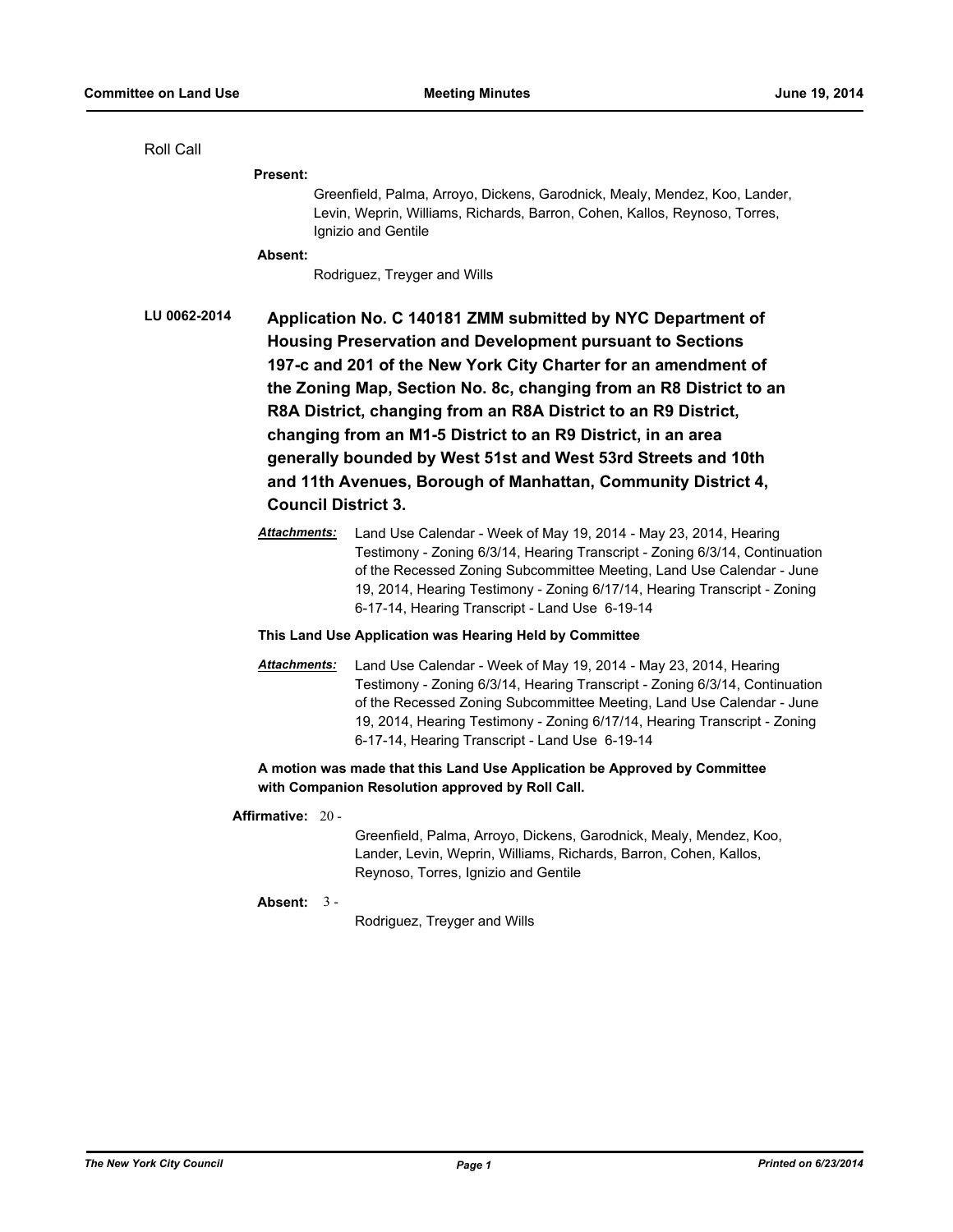- **LU 0063-2014 Application No. N 140182 ZRM submitted by NYC Department of Housing Preservation and Development pursuant to Section 201 of the New York City Charter, for an amendment of the Zoning Resolution of the City of New York, relating to Article IX, Chapter 6 (Special Clinton District) and Appendix F concerning regulations in Western Subarea C2 and Inclusionary Housing designated areas within Community District 4, Borough of Manhattan, Community Board 4, Council District 3.**
	- *Attachments:* Land Use Calendar Week of May 19, 2014 May 23, 2014, Hearing Transcript - Zoning 6/3/14, Continuation of the Recessed Zoning Subcommittee Meeting, Land Use Calendar - June 19, 2014, Hearing Testimony - Zoning 6/17/14, Hearing Transcript - Zoning 6-17-14, Hearing Transcript - Land Use 6-19-14

*Attachments:* Land Use Calendar - Week of May 19, 2014 - May 23, 2014, Hearing Transcript - Zoning 6/3/14, Continuation of the Recessed Zoning Subcommittee Meeting, Land Use Calendar - June 19, 2014, Hearing Testimony - Zoning 6/17/14, Hearing Transcript - Zoning 6-17-14, Hearing Transcript - Land Use 6-19-14

#### **A motion was made that this Land Use Application be Approved by Committee with Companion Resolution approved by Roll Call.**

#### **Affirmative:** 20 -

Greenfield, Palma, Arroyo, Dickens, Garodnick, Mealy, Mendez, Koo, Lander, Levin, Weprin, Williams, Richards, Barron, Cohen, Kallos, Reynoso, Torres, Ignizio and Gentile

**Absent:** 3 -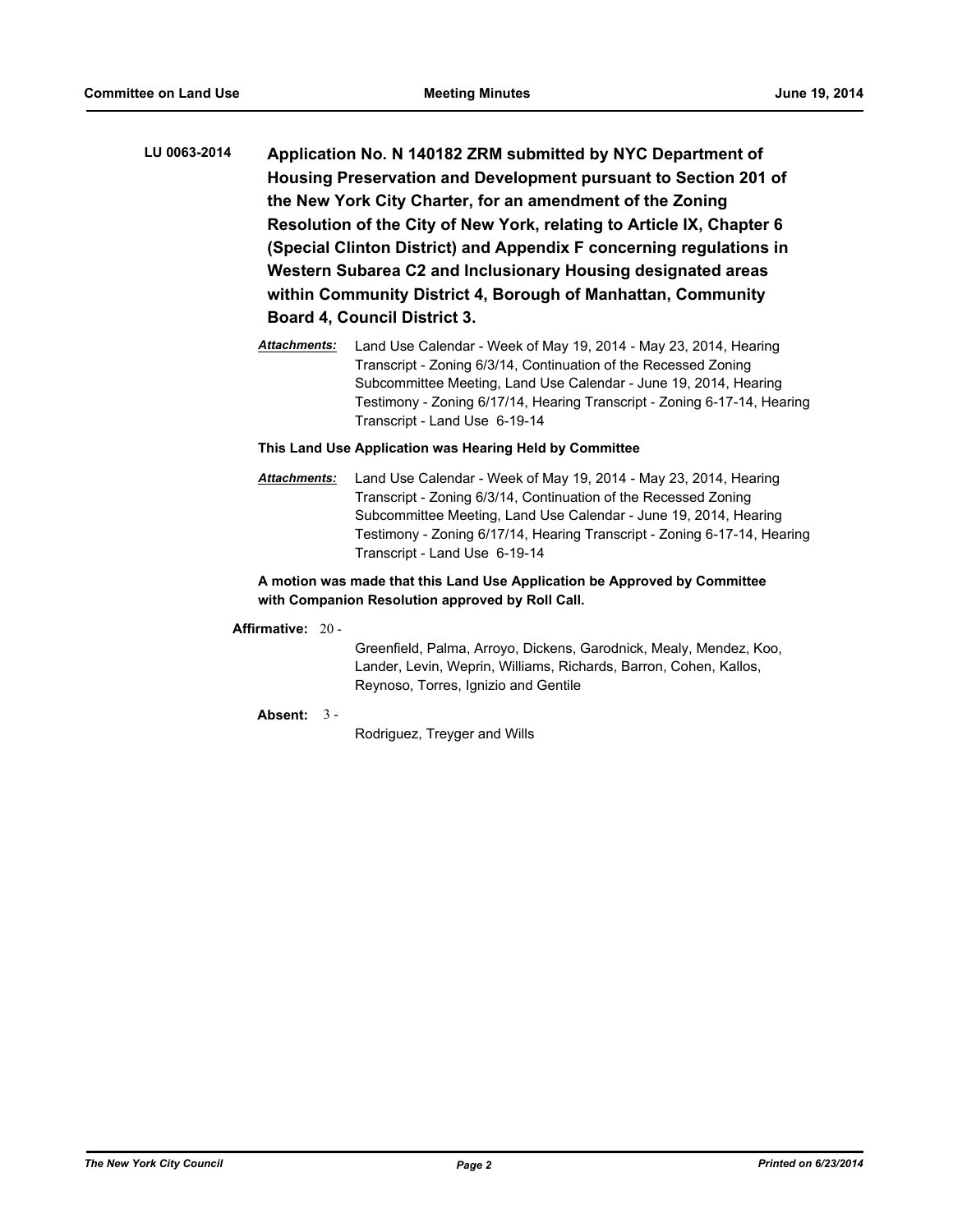- **LU 0064-2014 Application No. C 140183 ZSM submitted by NYC Department of Housing Preservation and Development and 525 West 52nd Street Property Owner LLC pursuant to Sections 197-c and 201 of the New York City Charter for the grant of special permits pursuant Zoning Resolution Section 74-743(a)(1) and Section 74-743(a)(2), in connection with a proposed mixed use development on property bounded by West 53rd Street, 10th Avenue, West 52nd Street, and 11th Avenue, within a Large-Scale General Development, within the Special Clinton District, Borough of Manhattan, Community District 4, Council District 3. This application is subject to review and action by the Land Use Committee only if appealed to the Council pursuant to 197-d(b)(2) of the Charter or called up by a vote of the Council pursuant to 197-d(b)(3) of the Charter.**
	- *Attachments:* Land Use Calendar Week of May 19, 2014 May 23, 2014, Hearing Transcript - Zoning 6/3/14, Continuation of the Recessed Zoning Subcommittee Meeting, Land Use Calendar - June 19, 2014, Hearing Testimony - Zoning 6/17/14, Hearing Transcript - Zoning 6-17-14, Hearing Transcript - Land Use 6-19-14

*Attachments:* Land Use Calendar - Week of May 19, 2014 - May 23, 2014, Hearing Transcript - Zoning 6/3/14, Continuation of the Recessed Zoning Subcommittee Meeting, Land Use Calendar - June 19, 2014, Hearing Testimony - Zoning 6/17/14, Hearing Transcript - Zoning 6-17-14, Hearing Transcript - Land Use 6-19-14

#### **A motion was made that this Land Use Application be Approved by Committee with Companion Resolution approved by Roll Call.**

#### **Affirmative:** 20 -

Greenfield, Palma, Arroyo, Dickens, Garodnick, Mealy, Mendez, Koo, Lander, Levin, Weprin, Williams, Richards, Barron, Cohen, Kallos, Reynoso, Torres, Ignizio and Gentile

#### **Absent:** 3 -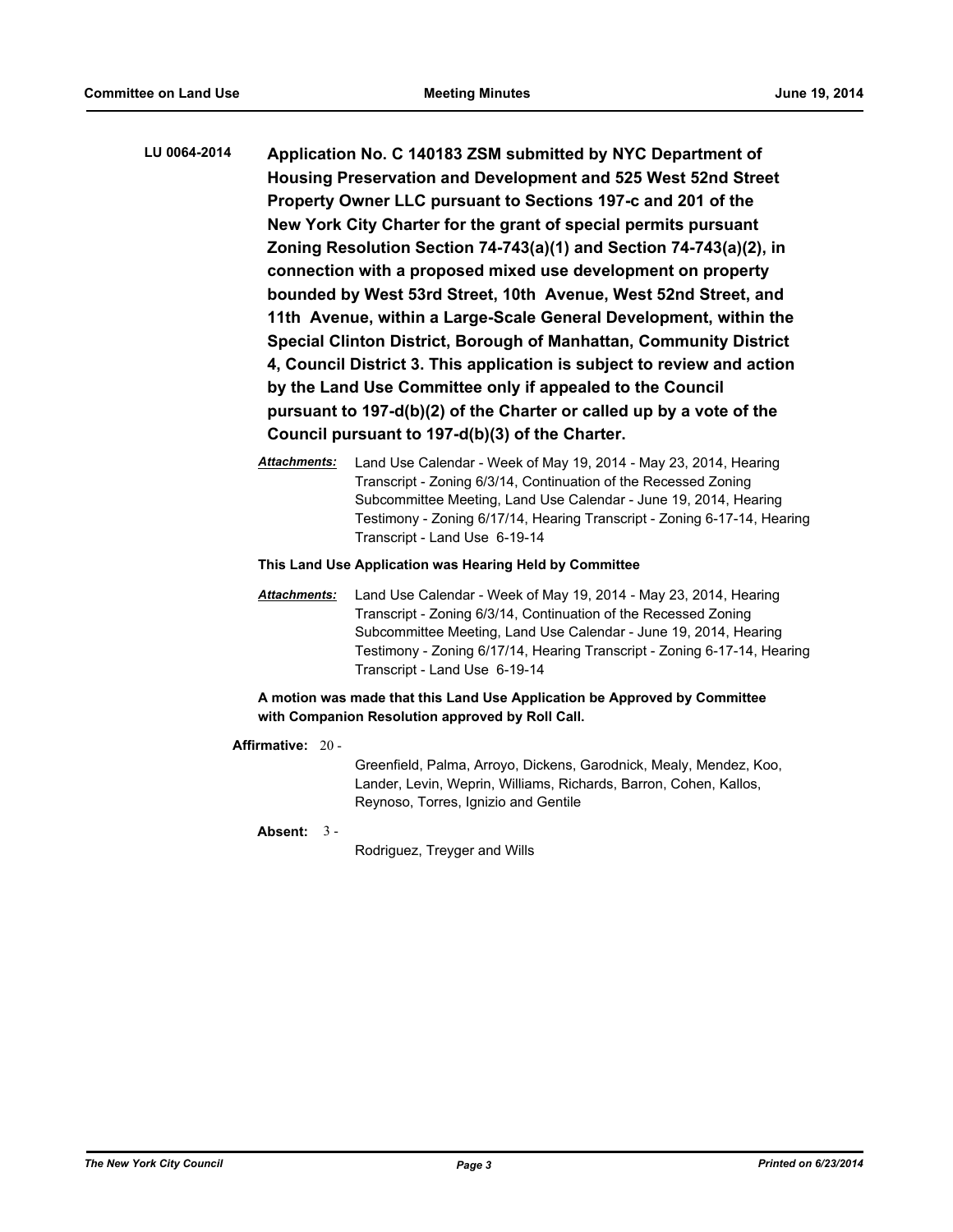- **LU 0065-2014 Application No. C 140185 HAM submitted by the New York City Department of Housing Preservation and Development (HPD) pursuant to Article 16 of the General Municipal Law for approval of Urban Development Action Area and Project for property located at 543-549 West 52nd Street (Block 1080, Part of Lot 103) and 530-548 West 53rd Street (Block 1081, Part of Lot 1, 560) and pursuant to Section 197-c of the New York City Charter for the approval of disposition of such properties, in the Borough of Manhattan, Community District 4, Council District 3.**
	- *Attachments:* Land Use Calendar Week of May 19, 2014 May 23, 2014, Hearing Transcript - Zoning 6/3/14, Continuation of the Recessed Zoning Subcommittee Meeting, Land Use Calendar - June 19, 2014, Hearing Testimony - Zoning 6/17/14, Hearing Transcript - Zoning 6-17-14, Hearing Transcript - Land Use 6-19-14

*Attachments:* Land Use Calendar - Week of May 19, 2014 - May 23, 2014, Hearing Transcript - Zoning 6/3/14, Continuation of the Recessed Zoning Subcommittee Meeting, Land Use Calendar - June 19, 2014, Hearing Testimony - Zoning 6/17/14, Hearing Transcript - Zoning 6-17-14, Hearing Transcript - Land Use 6-19-14

#### **A motion was made that this Land Use Application be Approved by Committee with Companion Resolution approved by Roll Call.**

#### **Affirmative:** 20 -

Greenfield, Palma, Arroyo, Dickens, Garodnick, Mealy, Mendez, Koo, Lander, Levin, Weprin, Williams, Richards, Barron, Cohen, Kallos, Reynoso, Torres, Ignizio and Gentile

#### **Absent:** 3 -

Rodriguez, Treyger and Wills

- **LU 0071-2014 Application No. 20145543 HAM by the New York City Housing Department of Housing Preservation and Development for a modification to a previously approved project to grant a real property tax exemption pursuant to Section 577 of the Private Housing Finance Law for property located at 51 East 122nd Street (Block 1748, Lot 1), Borough of Manhattan, Community District 11, Council District 9.**
	- *Attachments:* Land Use Calendar Week of May 19, 2014 May 23, 2014, Hearing Transcript - Planning 5-20-14, Land Use Calendar - Week of June 2, 2014 - June 6, 2014, Hearing Testimony - Planning 6/3/14, Hearing Transcript - Planning 6-3-14, Land Use Calendar - June 19, 2014, Hearing Testimony - Planning 6-17-14, Hearing Transcript - Planning 6-17-14, Hearing Transcript - Land Use 6-19-14

#### **This Land Use Application was Hearing Held by Committee**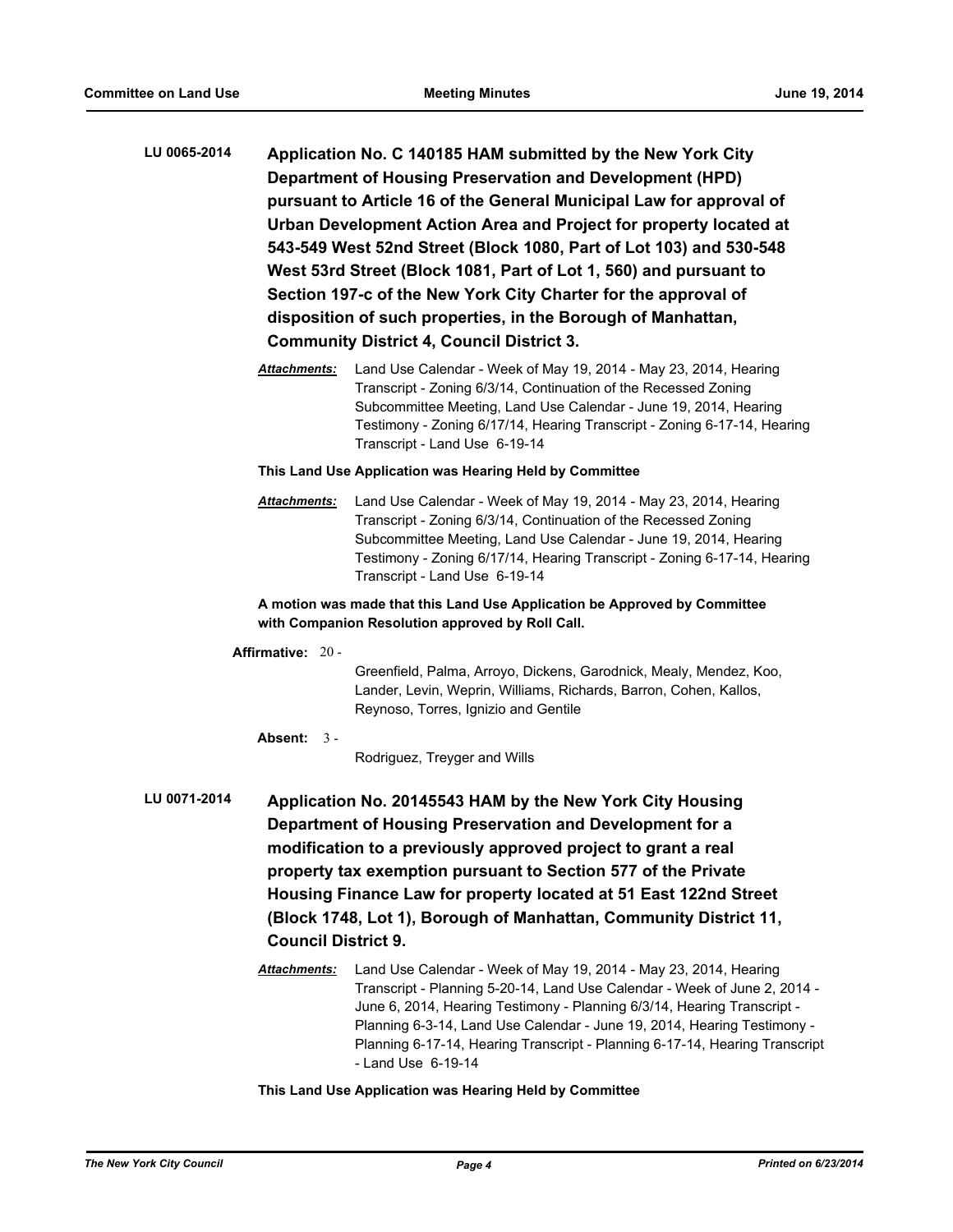*Attachments:* Land Use Calendar - Week of May 19, 2014 - May 23, 2014, Hearing Transcript - Planning 5-20-14, Land Use Calendar - Week of June 2, 2014 - June 6, 2014, Hearing Testimony - Planning 6/3/14, Hearing Transcript - Planning 6-3-14, Land Use Calendar - June 19, 2014, Hearing Testimony - Planning 6-17-14, Hearing Transcript - Planning 6-17-14, Hearing Transcript - Land Use 6-19-14

**A motion was made that this Land Use Application be Approved by Committee with Companion Resolution approved by Roll Call.**

**Affirmative:** 20 - Greenfield, Palma, Arroyo, Dickens, Garodnick, Mealy, Mendez, Koo, Lander, Levin, Weprin, Williams, Richards, Barron, Cohen, Kallos, Reynoso, Torres, Ignizio and Gentile **Absent:** 3 - Rodriguez, Treyger and Wills **LU 0072-2014 Application No. 20145539 HAK, by the Department of Housing** 

**Preservation and Development for approval of an Urban Development Action Area and Project and related tax exemption for properties located at 2425, 2427 and 3216 Mermaid Avenue, 2816 West 16th Street and 3566 Canal Avenue , Borough of Brooklyn, Community District 13, Council District 47. This matter is subject to Council review and action at the request of HPD and pursuant to Article 16 of the New York General Municipal Law.**

> *Attachments:* Land Use Calendar - Week of May 19, 2014 - May 23, 2014, Hearing Transcript - Planning 5-20-14, Land Use Calendar - Week of June 2, 2014 - June 6, 2014, Hearing Testimony - Planning 6/3/14, Hearing Transcript - Planning 6-3-14, Land Use Calendar - June 19, 2014, Hearing Testimony - Planning 6-17-14, Hearing Transcript - Planning 6-17-14, Hearing Transcript - Land Use 6-19-14

#### **This Land Use Application was Hearing Held by Committee**

*Attachments:* Land Use Calendar - Week of May 19, 2014 - May 23, 2014, Hearing Transcript - Planning 5-20-14, Land Use Calendar - Week of June 2, 2014 - June 6, 2014, Hearing Testimony - Planning 6/3/14, Hearing Transcript - Planning 6-3-14, Land Use Calendar - June 19, 2014, Hearing Testimony - Planning 6-17-14, Hearing Transcript - Planning 6-17-14, Hearing Transcript - Land Use 6-19-14

#### **A motion was made that this Land Use Application be Filed by Committee with Companion Resolution approved by Roll Call.**

#### **Affirmative:** 20 -

Greenfield, Palma, Arroyo, Dickens, Garodnick, Mealy, Mendez, Koo, Lander, Levin, Weprin, Williams, Richards, Barron, Cohen, Kallos, Reynoso, Torres, Ignizio and Gentile

**Absent:** 3 -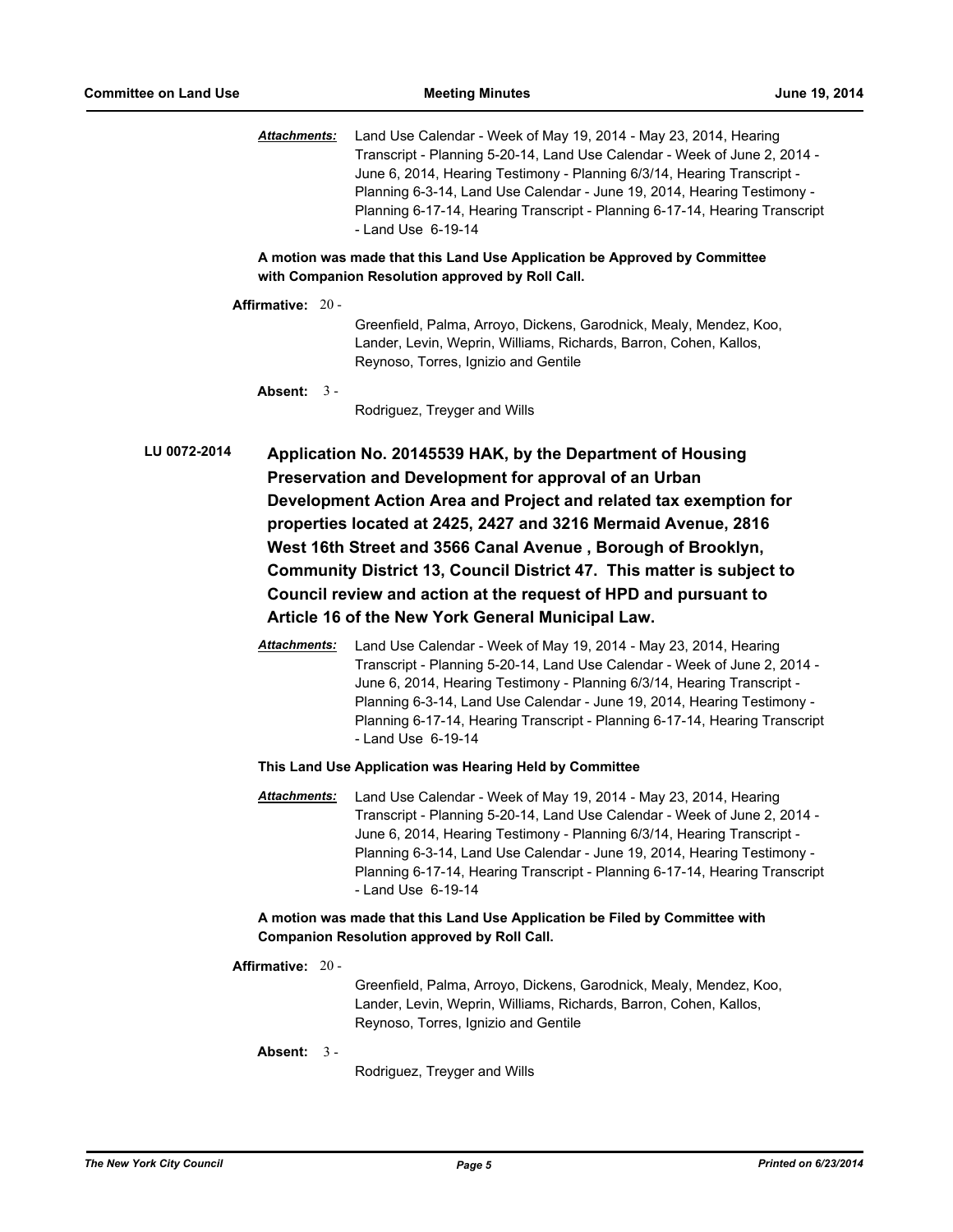- **LU 0075-2014 Application No. C 140233 HAM submitted by the New York City Department of Housing Preservation and Development (HPD) pursuant to Article 16 of the General Municipal Law for approval of Urban Development Action Area and Project for property located at 492 St. Nicholas Avenue (Block 1959, Lot 54) and pursuant to Section 197-c of the New York City Charter for the approval of disposition of such properties, in the Borough of Manhattan, Community District 10, Council District 9.**
	- *Attachments:* Land Use Calendar Week of June 2, 2014 June 6, 2014, Hearing Transcript - Planning 6-3-14, Land Use Calendar - June 19, 2014, Hearing Testimony - Planning 6-17-14, Hearing Transcript - Planning 6-17-14, Hearing Transcript - Land Use 6-19-14

*Attachments:* Land Use Calendar - Week of June 2, 2014 - June 6, 2014, Hearing Transcript - Planning 6-3-14, Land Use Calendar - June 19, 2014, Hearing Testimony - Planning 6-17-14, Hearing Transcript - Planning 6-17-14, Hearing Transcript - Land Use 6-19-14

#### **A motion was made that this Land Use Application be Approved by Committee with Companion Resolution approved by Roll Call.**

**Affirmative:** 20 -

Greenfield, Palma, Arroyo, Dickens, Garodnick, Mealy, Mendez, Koo, Lander, Levin, Weprin, Williams, Richards, Barron, Cohen, Kallos, Reynoso, Torres, Ignizio and Gentile

**Absent:** 3 -

Rodriguez, Treyger and Wills

**LU 0076-2014 Application No. C 140238 PQM submitted by the New York City Department of Housing Preservation and Development (HPD) pursuant to Section 197-c of the New York City Charter, for the acquisition of property located at 492 St. Nicholas Avenue (Block 1959, Lot 54), in the Borough of Manhattan, Community District 10, Council District 9. This application is subject to review and action by the Land Use Committee only if appealed to the Council pursuant to 197-d(b)(2) of the Charter or called up by a vote of the Council pursuant to 197-d(b)(3) of the Charter.**

> *Attachments:* Land Use Calendar - Week of June 2, 2014 - June 6, 2014, Hearing Transcript - Planning 6-3-14, Land Use Calendar - June 19, 2014, Hearing Testimony - Planning 6-17-14, Hearing Transcript - Planning 6-17-14, Hearing Transcript - Land Use 6-19-14

**This Land Use Application was Hearing Held by Committee**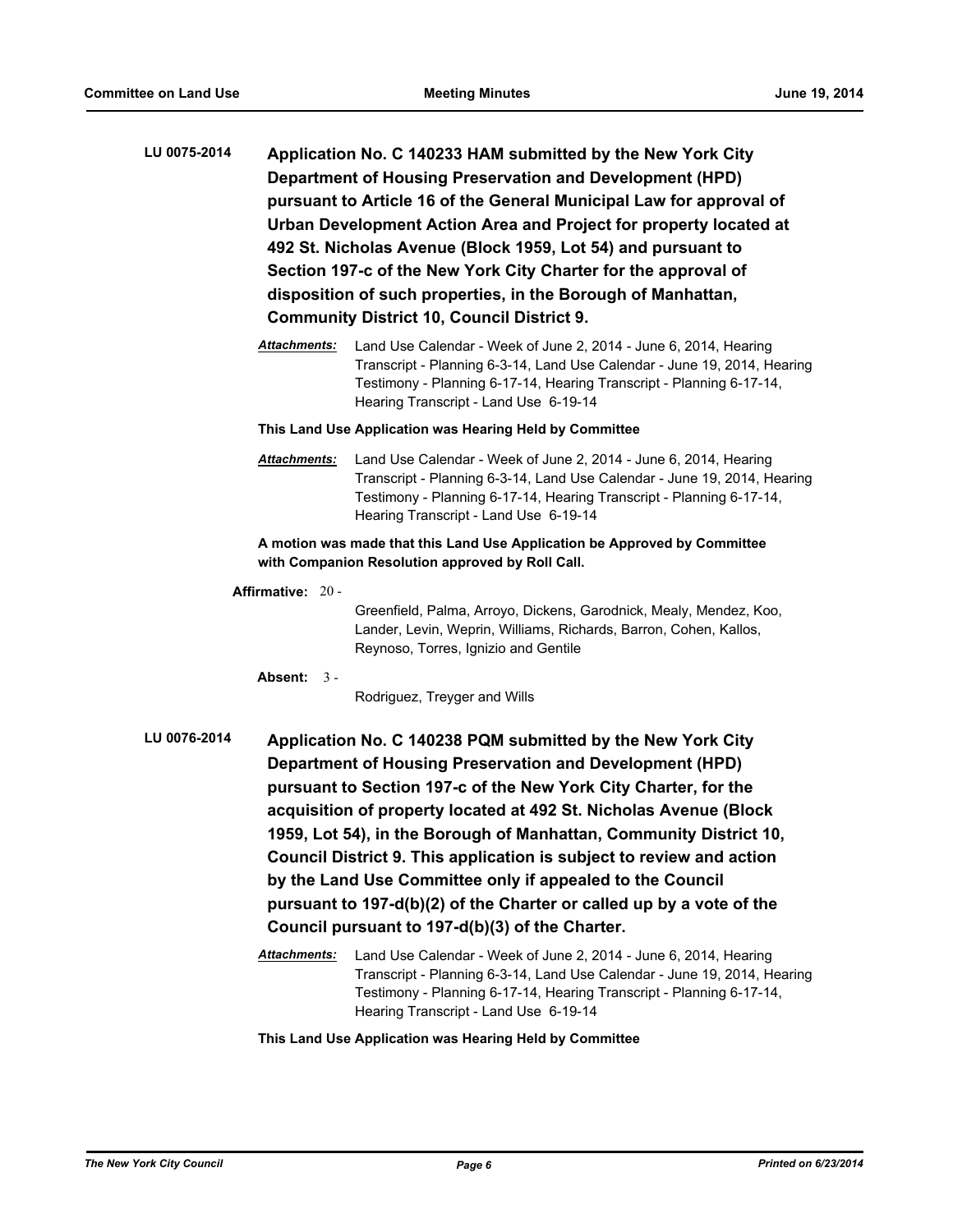| <b>Attachments:</b>                                                                                                                                                                                                                                                                                                                                                                                                                                                                                                                                                                                                                                                                                                                                                                               | Land Use Calendar - Week of June 2, 2014 - June 6, 2014, Hearing<br>Transcript - Planning 6-3-14, Land Use Calendar - June 19, 2014, Hearing<br>Testimony - Planning 6-17-14, Hearing Transcript - Planning 6-17-14,<br>Hearing Transcript - Land Use 6-19-14 |  |  |  |  |
|---------------------------------------------------------------------------------------------------------------------------------------------------------------------------------------------------------------------------------------------------------------------------------------------------------------------------------------------------------------------------------------------------------------------------------------------------------------------------------------------------------------------------------------------------------------------------------------------------------------------------------------------------------------------------------------------------------------------------------------------------------------------------------------------------|---------------------------------------------------------------------------------------------------------------------------------------------------------------------------------------------------------------------------------------------------------------|--|--|--|--|
| A motion was made that this Land Use Application be Approved by Committee<br>with Companion Resolution approved by Roll Call.                                                                                                                                                                                                                                                                                                                                                                                                                                                                                                                                                                                                                                                                     |                                                                                                                                                                                                                                                               |  |  |  |  |
| Affirmative: $20 -$                                                                                                                                                                                                                                                                                                                                                                                                                                                                                                                                                                                                                                                                                                                                                                               |                                                                                                                                                                                                                                                               |  |  |  |  |
|                                                                                                                                                                                                                                                                                                                                                                                                                                                                                                                                                                                                                                                                                                                                                                                                   | Greenfield, Palma, Arroyo, Dickens, Garodnick, Mealy, Mendez, Koo,<br>Lander, Levin, Weprin, Williams, Richards, Barron, Cohen, Kallos,<br>Reynoso, Torres, Ignizio and Gentile                                                                               |  |  |  |  |
| Absent: $3 -$                                                                                                                                                                                                                                                                                                                                                                                                                                                                                                                                                                                                                                                                                                                                                                                     | Rodriguez, Treyger and Wills                                                                                                                                                                                                                                  |  |  |  |  |
| <b>LU 0080-2014</b><br>Application No. 20145598 HAM by the New York City Housing<br>Department of Housing Preservation and Development for a<br>modification to a previously approved project for a grant of a real<br>property tax exemption pursuant to Section 577 of the Private<br>Housing Finance Law for property located at 4, 11, 18 and 22 East<br>125th Street; 1974 and 1988 Madison Avenue; 22 East 127 Street;<br>1986 Madison Avenue; 19 East 127 Street; 2071 Fifth Avenue; 49<br>East 130th Street; and 9 East 131 Street, in the Borough of the<br><b>Manhattan, Community District 11, Council District 9.</b><br>Attachments:<br>Land Use Calendar - Week of June 2, 2014 - June 6, 2014, Hearing<br>Transcript - Planning 6-3-14, Land Use Calendar - June 19, 2014, Hearing |                                                                                                                                                                                                                                                               |  |  |  |  |
|                                                                                                                                                                                                                                                                                                                                                                                                                                                                                                                                                                                                                                                                                                                                                                                                   | Testimony - Planning 6-17-14, Hearing Transcript - Planning 6-17-14,<br>Hearing Transcript - Land Use 6-19-14                                                                                                                                                 |  |  |  |  |
| This Land Use Application was Hearing Held by Committee                                                                                                                                                                                                                                                                                                                                                                                                                                                                                                                                                                                                                                                                                                                                           |                                                                                                                                                                                                                                                               |  |  |  |  |
| <b>Attachments:</b>                                                                                                                                                                                                                                                                                                                                                                                                                                                                                                                                                                                                                                                                                                                                                                               | Land Use Calendar - Week of June 2, 2014 - June 6, 2014, Hearing<br>Transcript - Planning 6-3-14, Land Use Calendar - June 19, 2014, Hearing<br>Testimony - Planning 6-17-14, Hearing Transcript - Planning 6-17-14,<br>Hearing Transcript - Land Use 6-19-14 |  |  |  |  |
| A motion was made that this Land Use Application be Approved by Committee<br>with Companion Resolution approved by Roll Call.                                                                                                                                                                                                                                                                                                                                                                                                                                                                                                                                                                                                                                                                     |                                                                                                                                                                                                                                                               |  |  |  |  |
| Affirmative: 20 -                                                                                                                                                                                                                                                                                                                                                                                                                                                                                                                                                                                                                                                                                                                                                                                 | Greenfield, Palma, Arroyo, Dickens, Garodnick, Mealy, Mendez, Koo,<br>Lander, Levin, Weprin, Williams, Richards, Barron, Cohen, Kallos,<br>Reynoso, Torres, Ignizio and Gentile                                                                               |  |  |  |  |
| Absent: $3 -$                                                                                                                                                                                                                                                                                                                                                                                                                                                                                                                                                                                                                                                                                                                                                                                     | Rodriguez, Treyger and Wills                                                                                                                                                                                                                                  |  |  |  |  |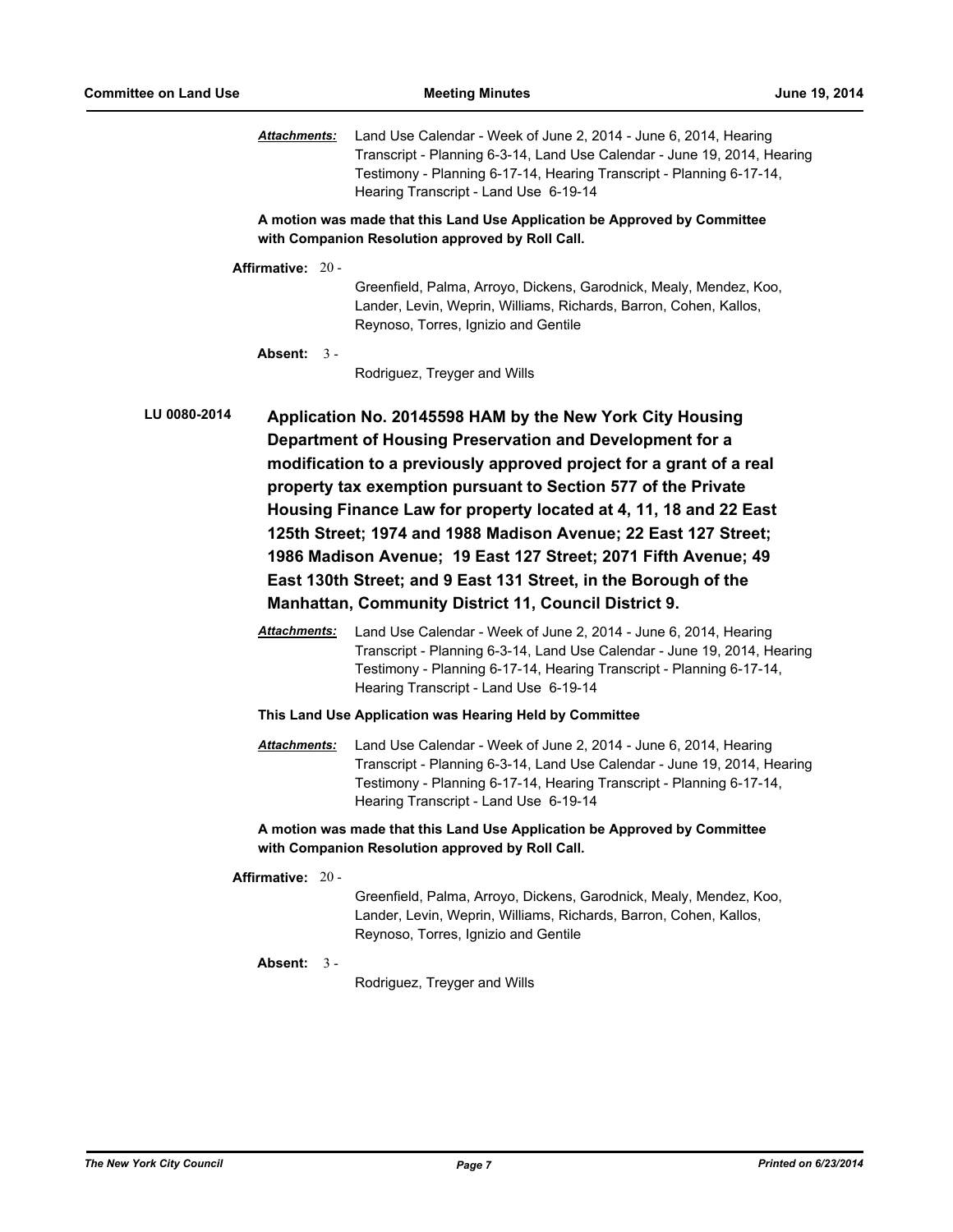- **LU 0083-2014 Application No. 20145589 HAX by the New York City Housing Department of Housing Preservation and Development for a grant of a real property tax exemption pursuant to Section 577 of the Private Housing Finance Law for property located at 2005, 2015 and 2027 Monterey Avenue; 1715, 1693, 1665, 1671 and 1687 Vyse Avenue; and 547 and 551 East 178th Street, in the Borough of the Bronx, Community Districts 3 and 6, Council Districts 15 and 17.**
	- *Attachments:* Land Use Calendar Week of June 2, 2014 June 6, 2014, Hearing Testimony - Planning 6/3/14, Hearing Transcript - Planning 6-3-14, Land Use Calendar - June 19, 2014, Hearing Testimony - Planning 6-17-14, Hearing Transcript - Planning 6-17-14, Hearing Transcript - Land Use 6-19-14

*Attachments:* Land Use Calendar - Week of June 2, 2014 - June 6, 2014, Hearing Testimony - Planning 6/3/14, Hearing Transcript - Planning 6-3-14, Land Use Calendar - June 19, 2014, Hearing Testimony - Planning 6-17-14, Hearing Transcript - Planning 6-17-14, Hearing Transcript - Land Use 6-19-14

#### **A motion was made that this Land Use Application be Approved by Committee with Companion Resolution approved by Roll Call.**

#### **Affirmative:** 20 -

Greenfield, Palma, Arroyo, Dickens, Garodnick, Mealy, Mendez, Koo, Lander, Levin, Weprin, Williams, Richards, Barron, Cohen, Kallos, Reynoso, Torres, Ignizio and Gentile

#### **Absent:** 3 -

Rodriguez, Treyger and Wills

- **LU 0086-2014 Application no. 100202 ZMK submitted by 529 Empire Realty Corporation pursuant to Sections 197-c and 201 of the New York City Charter for the amendment of the Zoning Map, Section No. 17b, to rezone an R5/C1-3 district to an R7A/C2-4 district and to remove a small portion of C1-3 commercial overlay, Borough of Brooklyn, Community Board 9, Council District 35.**
	- *Attachments:* Continuation of the Recessed Zoning Subcommittee Meeting, Land Use Calendar - June 19, 2014, Hearing Testimony - Zoning 6/17/14, Hearing Transcript - Zoning 6-17-14, Hearing Transcript - Land Use 6-19-14

#### **This Land Use Application was Hearing Held by Committee**

*Attachments:* Continuation of the Recessed Zoning Subcommittee Meeting, Land Use Calendar - June 19, 2014, Hearing Testimony - Zoning 6/17/14, Hearing Transcript - Zoning 6-17-14, Hearing Transcript - Land Use 6-19-14

**A motion was made that this Land Use Application be Approved by Committee with Companion Resolution approved by Roll Call.**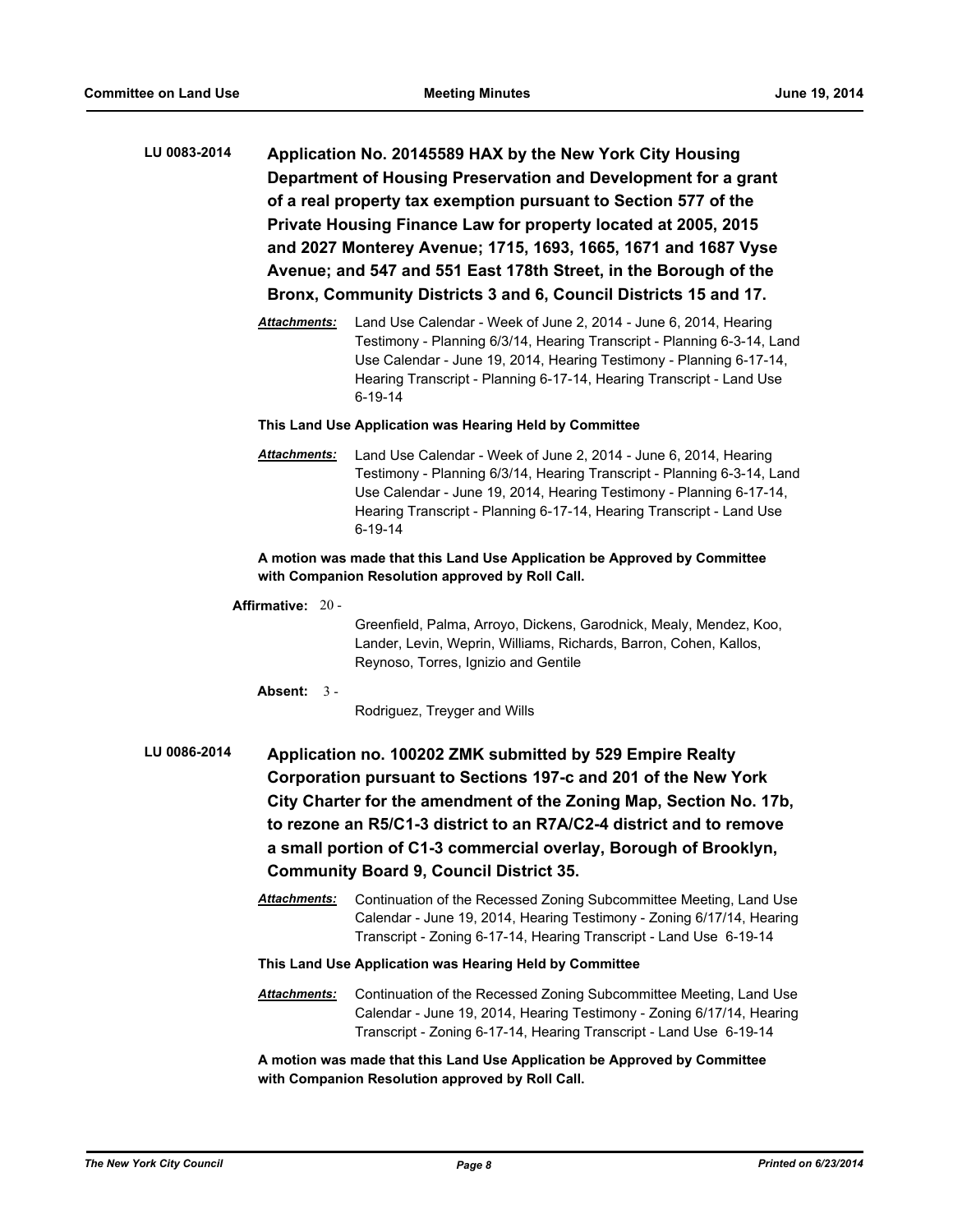| Affirmative: 20 -                                                                                                                                                                                                                                                                                                                                                                                                                                                                                   |  |                                                                                                                                                                                                                   |  |  |
|-----------------------------------------------------------------------------------------------------------------------------------------------------------------------------------------------------------------------------------------------------------------------------------------------------------------------------------------------------------------------------------------------------------------------------------------------------------------------------------------------------|--|-------------------------------------------------------------------------------------------------------------------------------------------------------------------------------------------------------------------|--|--|
|                                                                                                                                                                                                                                                                                                                                                                                                                                                                                                     |  | Greenfield, Palma, Arroyo, Dickens, Garodnick, Mealy, Mendez, Koo,<br>Lander, Levin, Weprin, Williams, Richards, Barron, Cohen, Kallos,<br>Reynoso, Torres, Ignizio and Gentile                                   |  |  |
| Absent: $3 -$                                                                                                                                                                                                                                                                                                                                                                                                                                                                                       |  | Rodriguez, Treyger and Wills                                                                                                                                                                                      |  |  |
| <b>LU 0087-2014</b>                                                                                                                                                                                                                                                                                                                                                                                                                                                                                 |  | Application no. 130208 ZMM submitted by PWV Owner, LLC                                                                                                                                                            |  |  |
|                                                                                                                                                                                                                                                                                                                                                                                                                                                                                                     |  | pursuant to Sections 197-c and 201 of the New York City Charter                                                                                                                                                   |  |  |
|                                                                                                                                                                                                                                                                                                                                                                                                                                                                                                     |  | for an amendment of the Zoning Map, Section No. 5d, to rezone an                                                                                                                                                  |  |  |
|                                                                                                                                                                                                                                                                                                                                                                                                                                                                                                     |  | existing R7-2 zoning district to R8A and R8B zoning districts on the                                                                                                                                              |  |  |
|                                                                                                                                                                                                                                                                                                                                                                                                                                                                                                     |  | block bounded by West 106th Street, West 105th Street, Amsterdam                                                                                                                                                  |  |  |
|                                                                                                                                                                                                                                                                                                                                                                                                                                                                                                     |  | and Columbus avenues in the Borough of Manhattan, Community                                                                                                                                                       |  |  |
| <b>Board 7, Community District 7.</b>                                                                                                                                                                                                                                                                                                                                                                                                                                                               |  |                                                                                                                                                                                                                   |  |  |
| <b>Attachments:</b>                                                                                                                                                                                                                                                                                                                                                                                                                                                                                 |  | Continuation of the Recessed Zoning Subcommittee Meeting, Land Use<br>Calendar - June 19, 2014, Hearing Testimony - Zoning 6/17/14, Hearing<br>Transcript - Zoning 6-17-14, Hearing Transcript - Land Use 6-19-14 |  |  |
|                                                                                                                                                                                                                                                                                                                                                                                                                                                                                                     |  | This Land Use Application was Hearing Held by Committee                                                                                                                                                           |  |  |
| <b>Attachments:</b>                                                                                                                                                                                                                                                                                                                                                                                                                                                                                 |  | Continuation of the Recessed Zoning Subcommittee Meeting, Land Use<br>Calendar - June 19, 2014, Hearing Testimony - Zoning 6/17/14, Hearing<br>Transcript - Zoning 6-17-14, Hearing Transcript - Land Use 6-19-14 |  |  |
|                                                                                                                                                                                                                                                                                                                                                                                                                                                                                                     |  | A motion was made that this Land Use Application be Approved by Committee<br>with Companion Resolution approved by Roll Call.                                                                                     |  |  |
| Affirmative: $20 -$                                                                                                                                                                                                                                                                                                                                                                                                                                                                                 |  |                                                                                                                                                                                                                   |  |  |
|                                                                                                                                                                                                                                                                                                                                                                                                                                                                                                     |  | Greenfield, Palma, Arroyo, Dickens, Garodnick, Mealy, Mendez, Koo,<br>Lander, Levin, Weprin, Williams, Richards, Barron, Cohen, Kallos,<br>Reynoso, Torres, Ignizio and Gentile                                   |  |  |
| Absent: $3 -$                                                                                                                                                                                                                                                                                                                                                                                                                                                                                       |  |                                                                                                                                                                                                                   |  |  |
|                                                                                                                                                                                                                                                                                                                                                                                                                                                                                                     |  | Rodriguez, Treyger and Wills                                                                                                                                                                                      |  |  |
| LU 0088-2014<br>Application no. 140070 ZMM submitted by the 117th Street Equities,<br>LLC pursuant to Sections 197-c and 201 of the New York City<br>Charter for an amendment of the Zoning Map, Section Nos. 6a and<br>6b, changing from an R7A District to an R8A District property<br>bounded by West 118th Street, St. Nicholas Avenue, West 117th<br>Street, and a line 100 feet easterly of Frederick Douglass<br>Boulevard, Borough of Manhattan, Community Board 10, Council<br>District 9. |  |                                                                                                                                                                                                                   |  |  |
| Attachments:                                                                                                                                                                                                                                                                                                                                                                                                                                                                                        |  | Continuation of the Recessed Zoning Subcommittee Meeting, Land Use<br>Calendar - June 19, 2014, Hearing Testimony - Zoning 6/17/14, Hearing<br>Transcript - Zoning 6-17-14, Hearing Transcript - Land Use 6-19-14 |  |  |
|                                                                                                                                                                                                                                                                                                                                                                                                                                                                                                     |  | This Land Use Application was Hearing Held by Committee                                                                                                                                                           |  |  |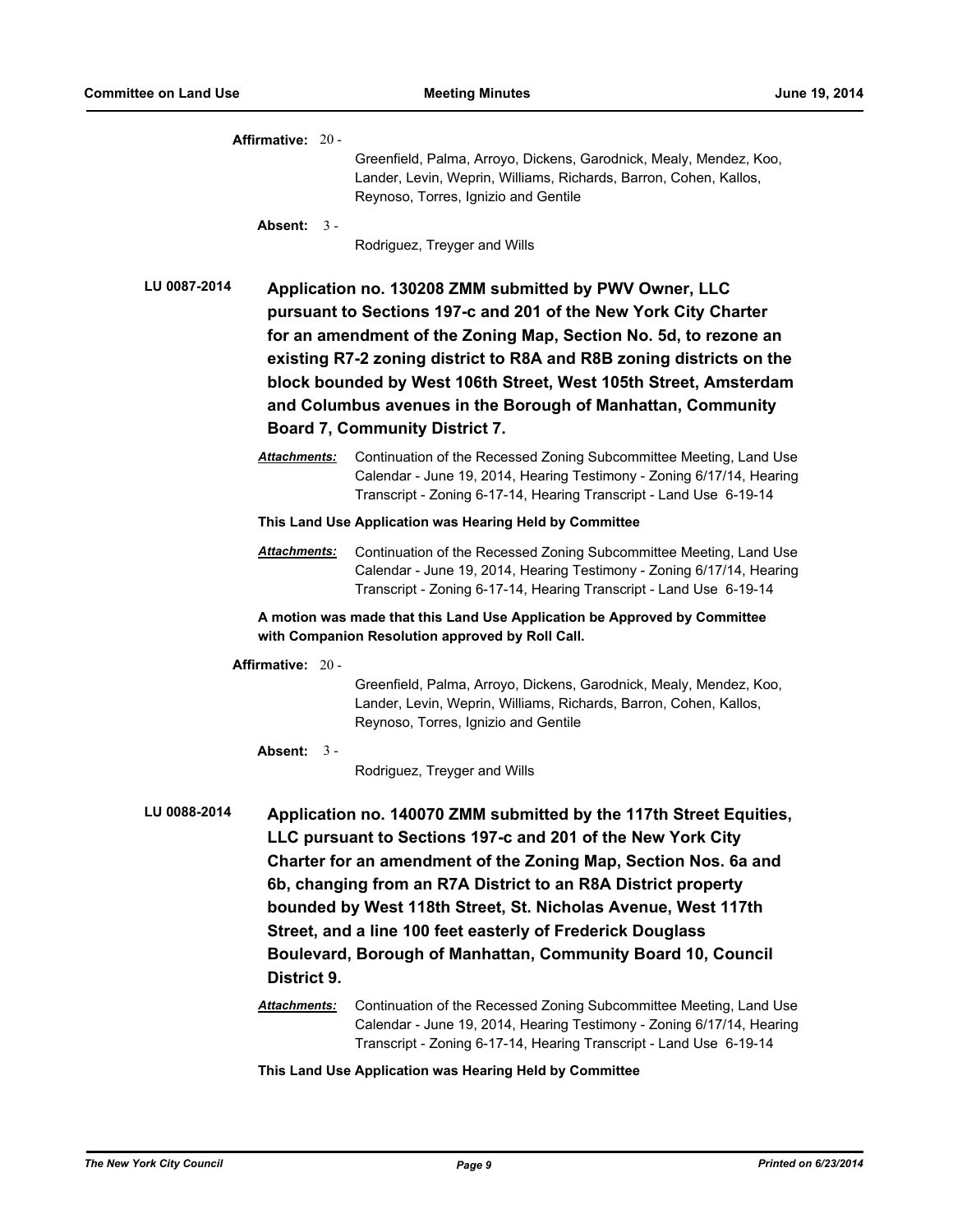*Attachments:* Continuation of the Recessed Zoning Subcommittee Meeting, Land Use Calendar - June 19, 2014, Hearing Testimony - Zoning 6/17/14, Hearing Transcript - Zoning 6-17-14, Hearing Transcript - Land Use 6-19-14

**A motion was made that this Land Use Application be Approved by Committee with Companion Resolution approved by Roll Call.**

**Affirmative:** 18 -

Greenfield, Palma, Arroyo, Dickens, Garodnick, Mealy, Mendez, Koo, Lander, Levin, Weprin, Richards, Cohen, Kallos, Reynoso, Torres, Ignizio and Gentile

**Negative:** 1 - Barron

**Abstain:** 1 -

Williams

**Absent:** 3 -

Rodriguez, Treyger and Wills

- **LU 0090-2014 Application no. 20145652 HAM by the New York City Housing Department of Housing Preservation and Development for (i) approval of the termination of an existing real property tax exemption pursuant to Section 125 of the Private Housing Finance Law for property located at 62-68 East 130th Street (Block 1754, Lots 42, 43, 141 and 142), 1895 Park Avenue (Block 1777, Lot 69) and 123 East 129th Street (Block 1778, Lot 6), in the Borough of Manhattan, Community Board 11, Council District 9; and (ii) consent to the voluntary dissolution of the current owner of such properties pursuant to Section 123(4) of the PHFL.**
	- *Attachments:* Land Use Calendar June 19, 2014, Hearing Testimony Planning 6-17-14, Hearing Transcript - Planning 6-17-14, Hearing Transcript - Land Use 6-19-14
	- **This Land Use Application was Hearing Held by Committee**
	- *Attachments:* Land Use Calendar June 19, 2014, Hearing Testimony Planning 6-17-14, Hearing Transcript - Planning 6-17-14, Hearing Transcript - Land Use 6-19-14

**A motion was made that this Land Use Application be Approved by Committee with Companion Resolution approved by Roll Call.**

**Affirmative:** 20 -

Greenfield, Palma, Arroyo, Dickens, Garodnick, Mealy, Mendez, Koo, Lander, Levin, Weprin, Williams, Richards, Barron, Cohen, Kallos, Reynoso, Torres, Ignizio and Gentile

**Absent:** 3 -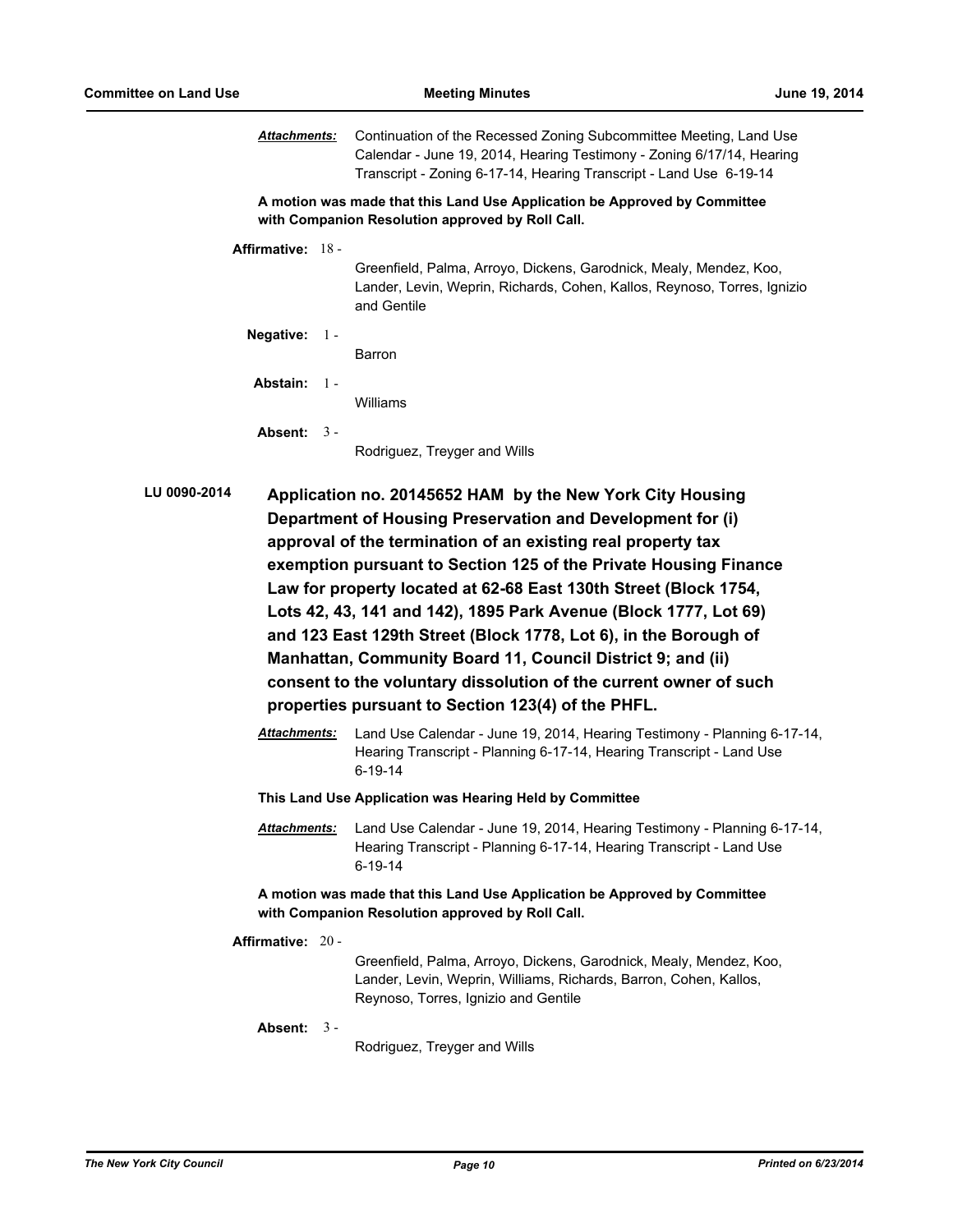- **LU 0091-2014 Application no. 20145653 HAM submitted by the New York City Housing Department of Housing Preservation and Development for a grant of a real property tax exemption pursuant to Section 577 of the Private Housing Finance Law for property located at 123 East 129th Street (Block 1778, Lot 6), in the Borough of Manhattan, Community Board 11, Council District 9.**
	- *Attachments:* Land Use Calendar June 19, 2014, Hearing Testimony Planning 6-17-14, Hearing Transcript - Planning 6-17-14, Hearing Transcript - Land Use 6-19-14

*Attachments:* Land Use Calendar - June 19, 2014, Hearing Testimony - Planning 6-17-14, Hearing Transcript - Planning 6-17-14, Hearing Transcript - Land Use 6-19-14

**A motion was made that this Land Use Application be Approved by Committee with Companion Resolution approved by Roll Call.**

**Affirmative:** 20 -

Greenfield, Palma, Arroyo, Dickens, Garodnick, Mealy, Mendez, Koo, Lander, Levin, Weprin, Williams, Richards, Barron, Cohen, Kallos, Reynoso, Torres, Ignizio and Gentile

**Absent:** 3 -

Rodriguez, Treyger and Wills

- **LU 0092-2014 Application no. 20145654 HAM submitted by the New York City Housing Department of Housing Preservation and Development for a grant of a real property tax exemption pursuant to Section 577 of the Private Housing Finance Law for property located at 62-68 East 130th Street (Block 1754, Lots 42, 43, 141 and 142); and 1895 Park Avenue (Block 1777, Lot 69), in the Borough of Manhattan, Community Board 11, Council District 9.**
	- *Attachments:* Land Use Calendar June 19, 2014, Hearing Testimony Planning 6-17-14, Hearing Transcript - Planning 6-17-14, Hearing Transcript - Land Use 6-19-14

#### **This Land Use Application was Hearing Held by Committee**

*Attachments:* Land Use Calendar - June 19, 2014, Hearing Testimony - Planning 6-17-14, Hearing Transcript - Planning 6-17-14, Hearing Transcript - Land Use 6-19-14

**A motion was made that this Land Use Application be Approved by Committee with Companion Resolution approved by Roll Call.**

**Affirmative:** 20 -

Greenfield, Palma, Arroyo, Dickens, Garodnick, Mealy, Mendez, Koo, Lander, Levin, Weprin, Williams, Richards, Barron, Cohen, Kallos, Reynoso, Torres, Ignizio and Gentile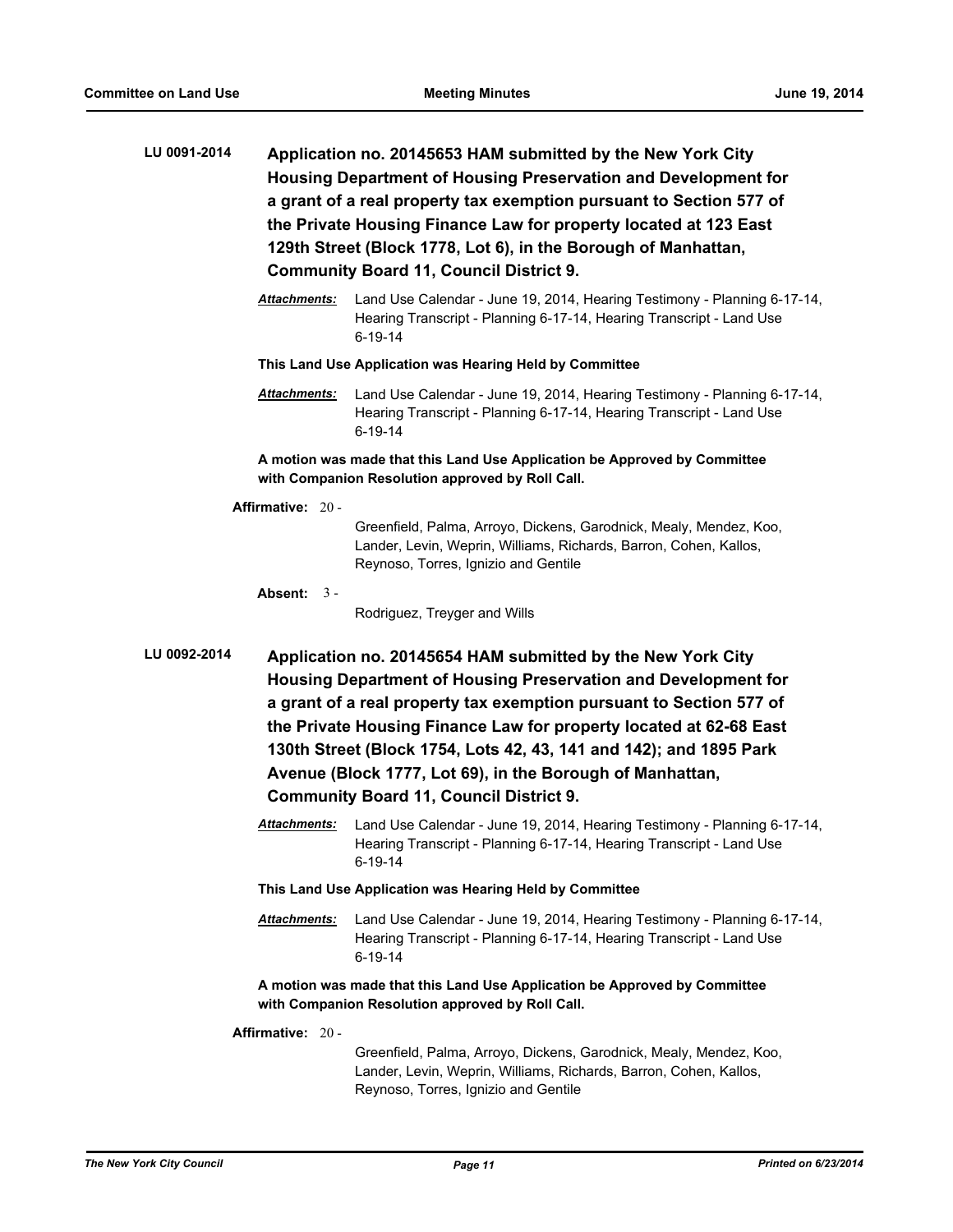**Absent:** 3 -

Rodriguez, Treyger and Wills

**LU 0093-2014 Application No. C 140278 HAK submitted by the New York City Department of Housing Preservation and Development (HPD) for approval of Urban Development Action Area and Project for property located at 768-770 Decatur Street a.k.a. 1696-1712 Broadway, and pursuant to Section 197-c of the New York City Charter for the approval of disposition of such property to a developer selected by HPD, in the Borough of Brooklyn, Community District 16, Council District 41.**

> *Attachments:* Land Use Calendar - June 19, 2014, Hearing Testimony - Planning 6-17-14, Hearing Transcript - Planning 6-17-14, Hearing Transcript - Land Use 6-19-14

**This Land Use Application was Hearing Held by Committee**

*Attachments:* Land Use Calendar - June 19, 2014, Hearing Testimony - Planning 6-17-14, Hearing Transcript - Planning 6-17-14, Hearing Transcript - Land Use 6-19-14

**A motion was made that this Land Use Application be Approved by Committee with Companion Resolution approved by Roll Call.**

**Affirmative:** 20 -

Greenfield, Palma, Arroyo, Dickens, Garodnick, Mealy, Mendez, Koo, Lander, Levin, Weprin, Williams, Richards, Barron, Cohen, Kallos, Reynoso, Torres, Ignizio and Gentile

**Absent:** 3 -